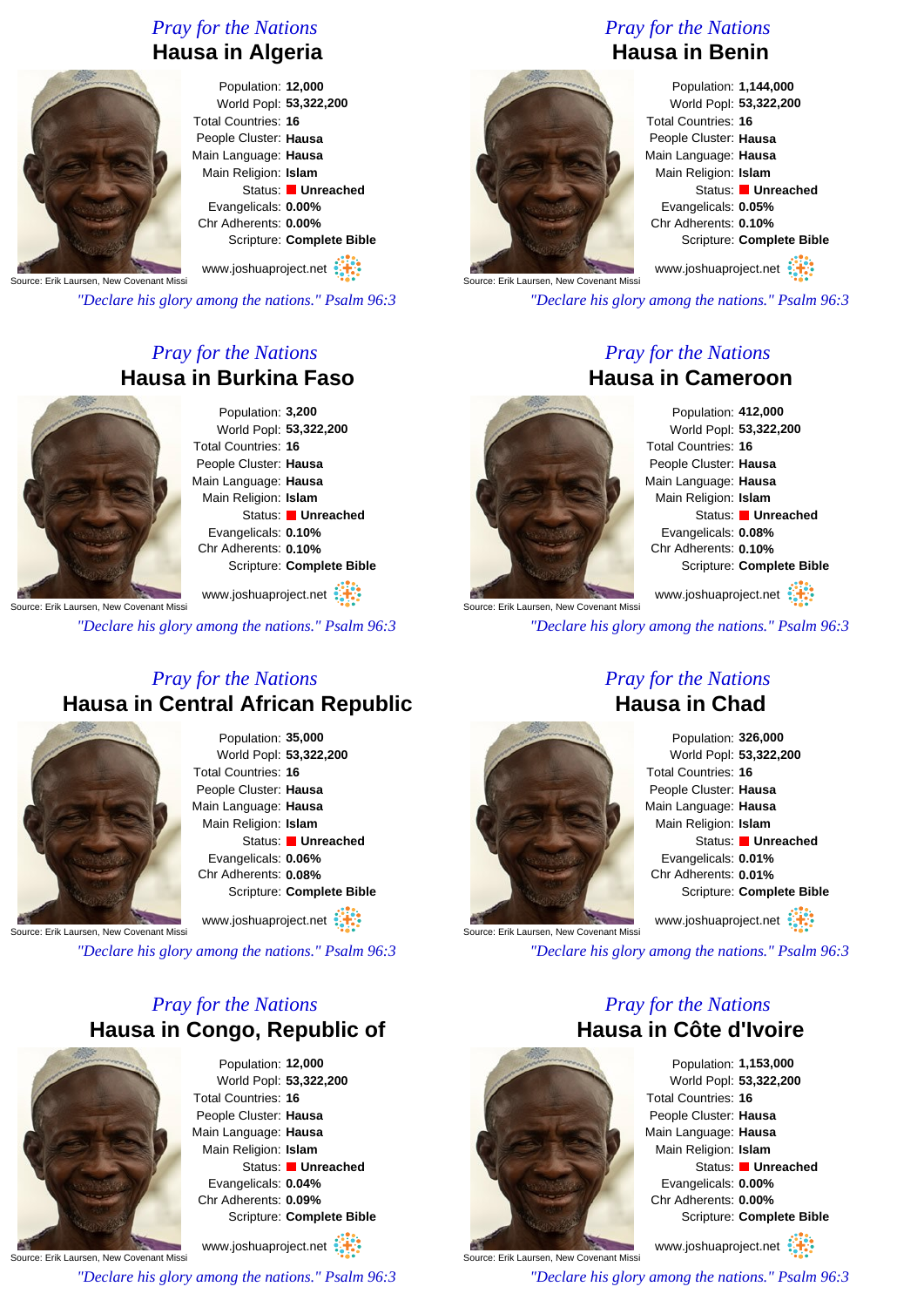### *Pray for the Nations* **Hausa in Equatorial Guinea**



Population: **30,000** World Popl: **53,322,200** Total Countries: **16** People Cluster: **Hausa** Main Language: **Hausa** Main Religion: **Islam** Status: **Unreached** Evangelicals: **0.03%** Chr Adherents: **0.10%**

Scripture: **Complete Bible** www.joshuaproject.net

Source: Erik Laursen, New Covenant Miss

*"Declare his glory among the nations." Psalm 96:3*

### *Pray for the Nations* **Hausa in Gambia**



Population: **12,000** World Popl: **53,322,200** Total Countries: **16** People Cluster: **Hausa** Main Language: **Hausa** Main Religion: **Islam** Status: **Unreached** Evangelicals: **0.20%** Chr Adherents: **0.50%** Scripture: **Complete Bible**

**Source: Erik Laursen, New Covenant Miss** www.joshuaproject.net

*"Declare his glory among the nations." Psalm 96:3*



### *Pray for the Nations* **Hausa in Niger**

Population: **13,038,000** World Popl: **53,322,200** Total Countries: **16** People Cluster: **Hausa** Main Language: **Hausa** Main Religion: **Islam** Status: **Unreached** Evangelicals: **1.60%** Chr Adherents: **2.00%** Scripture: **Complete Bible** www.joshuaproject.net

Source: Erik Laursen, New Covenant Missi

*"Declare his glory among the nations." Psalm 96:3*

### *Pray for the Nations* **Hausa in Sudan**



Population: **122,000** World Popl: **53,322,200** Total Countries: **16** People Cluster: **Hausa** Main Language: **Hausa** Main Religion: **Islam** Status: **Unreached** Evangelicals: **0.00%** Chr Adherents: **0.01%** Scripture: **Complete Bible**

Source: Erik Laursen, New Covenant Missi www.joshuaproject.net

*"Declare his glory among the nations." Psalm 96:3*

## *Pray for the Nations* **Hausa in Gabon**



Population: **16,000** World Popl: **53,322,200** Total Countries: **16** People Cluster: **Hausa** Main Language: **Hausa** Main Religion: **Islam** Status: **Unreached** Evangelicals: **0.10%** Chr Adherents: **0.50%** Scripture: **Complete Bible**

Source: Erik Laursen, New Covenant Miss www.joshuaproject.net

*"Declare his glory among the nations." Psalm 96:3*

#### *Pray for the Nations* **Hausa in Ghana**



Population: **308,000** World Popl: **53,322,200** Total Countries: **16** People Cluster: **Hausa** Main Language: **Hausa** Main Religion: **Islam** Status: **Unreached** Evangelicals: **0.00%** Chr Adherents: **0.00%** Scripture: **Complete Bible**

www.joshuaproject.net

*"Declare his glory among the nations." Psalm 96:3*

#### *Pray for the Nations* **Hausa in Nigeria**



Source: Erik Laursen, New Covenant Missi

Population: **36,675,000** World Popl: **53,322,200** Total Countries: **16** People Cluster: **Hausa** Main Language: **Hausa** Main Religion: **Islam** Status: **Unreached** Evangelicals: **0.10%** Chr Adherents: **0.15%** Scripture: **Complete Bible** www.joshuaproject.net

*"Declare his glory among the nations." Psalm 96:3*

#### *Pray for the Nations* **Hausa in Togo**



www.joshuaproject.net

*"Declare his glory among the nations." Psalm 96:3*